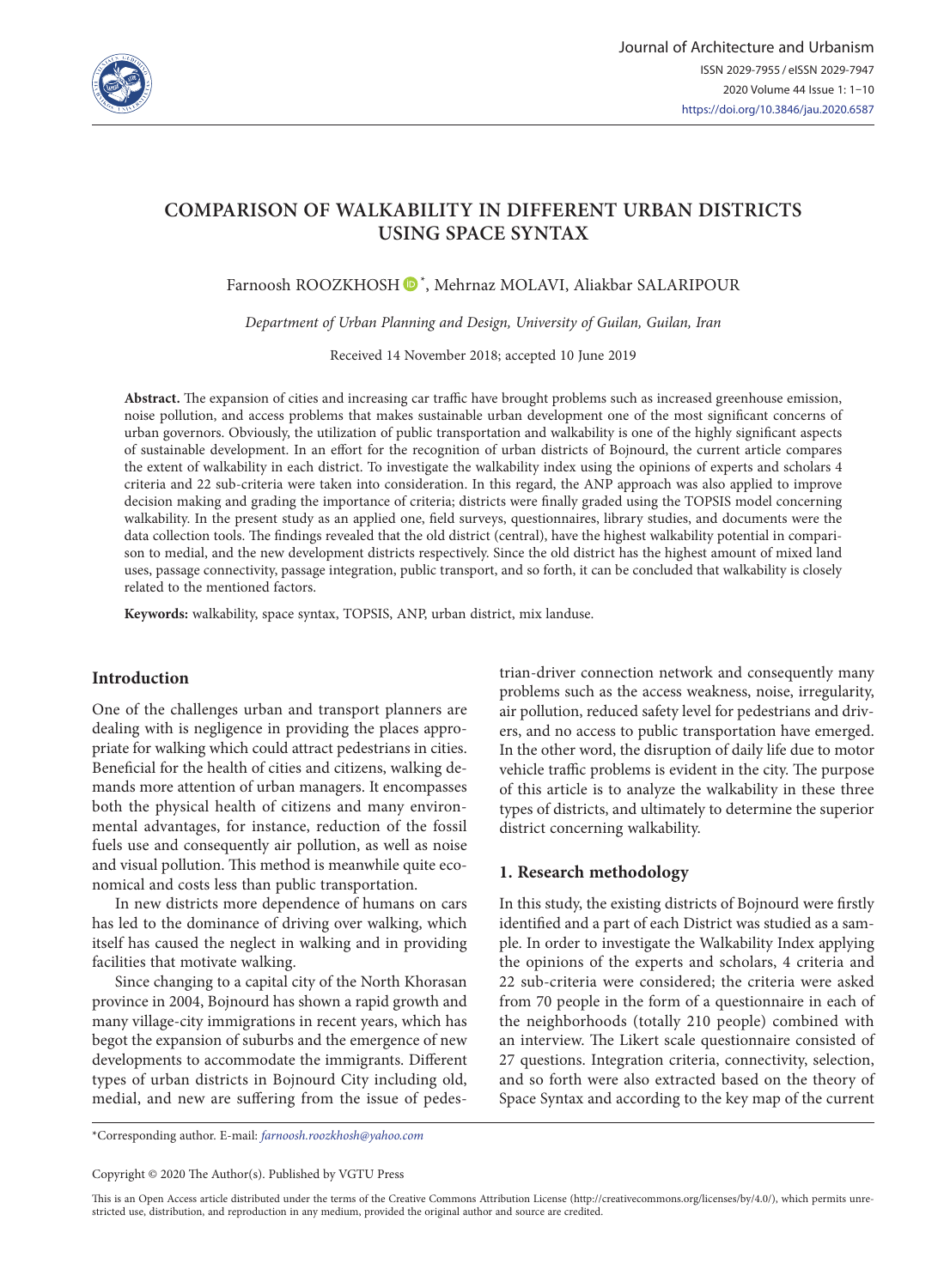situation in the studied districts. The other intended criteria were also investigated by calculating the mixed land uses and examining the 11 considered uses through Shannon Entropy, calculating the density of the intersections, the length of the streets and so on. After that, using the experts' opinion, applying the Analytic Network Process "ANP," and utilizing the Super Decisions software, the criteria were weighted. Using the TOPSIS model, then, the acquired weights resulted from the ranking of criteria in ANP and the extracted data of the above-mentioned methods were combined and the final weight of each District was calculated in terms of walkability.

# **2. Literature review**

In the last two decades, valuable research has been conducted on walkability in cities. Moeini (2007), Soltani and Pirouzi (2013), and Mohammadi and Hajizadeh (2016) have respectively researched on the relationship between fossil fuels consumption and automobile with walkability, the relationship between environmental pollution and safety and security of pedestrians regarding walkability, and the ranking of urban neighborhoods based on the walkability model. Obviously, less attention has been paid to investigate the walkability potential in various types of urban districts.

For instance, Hung et al. in their study in 2010, with the topic of walkability calibration in Hong Kong, as a comprehensive study attempted to help planners to be aware of the walkability conditions in the city, and to identify the deficiencies connected with the pedestrian areas. In this research, the Global Walkability Index (GWI) and the Asian Development Bank/Clean Air for Asian Cities (CAI-ASIA) have been used after localizing them with the conditions of Hong Kong. The study reveals that merely 50 percent of the people were satisfied with the current situation, and dissatisfied people have emphasized on the necessity of street lighting, cleanliness, shading and broadening pedestrian areas, reducing traffic and speed in the streets, removing barriers to pedestrians and increasing signs in intersections (Soltani & Pirouzi, 2013).



Figure 1. The relationship between vitality and walking (source: Shamsuddin et al., 2012, p. 169)

#### **3. Concepts and definitions**

#### **3.1. Walkability**

Walkability as a component of vitality plays a fundamental role in promoting a sustainable environment and creating a lively place, Figure 1. Reducing noise and air pollution, walkability encourages residents to walk (Shamsuddin et al., 2012, p. 169).

A place is walkable when its inhabitants at different ages having different levels of ability would be able to feel the attractiveness and desirability, comfort and security while walking not only in leisure time but also in their daily commute (Chapman, 2004, p. 156) (Figure 2).



#### **3.2. Walkability conceptual framework**

Figure 2. Walkability conceptual framework (source: Ewing et al., 2006, p. 225)

### **3.3. Walking potential**

Lack of suitable and attractive passages is one of the reasons that make people not interested in walking. Concerning urban design, urban amenities and furniture, and visual features, the existing sidewalks are not suitable. Therefore, it is essential to carry out research that addresses the problems of passages from this perspective and provides solutions for their improvement. The first step in this regard is to determine the spatial indicators effective in encouraging citizens to walk and provide an appropriate analytical tool for measuring the appropriateness of the existing sidewalks based on these indicators. This concept called as the potential of walking, is defined as the suitability of a specific walking environment (Lwin & Murayama, 2010, p. 412). The walking potential index is described as measuring the effective urban design features to promote the use of non-motorized transport including walking and cycling as alternatives for driving (Rattan et al., 2012, p. 31). Walking potential is an assessment scale of a walking environment attractiveness. In this regard, the quality of pedestrian facilities, road conditions, land use patterns, social protection, safety, and walking comfort should be taken into consideration. Walking potential is a fundamental concept in sustainable urban design (Raja et al., 2013, p. 590).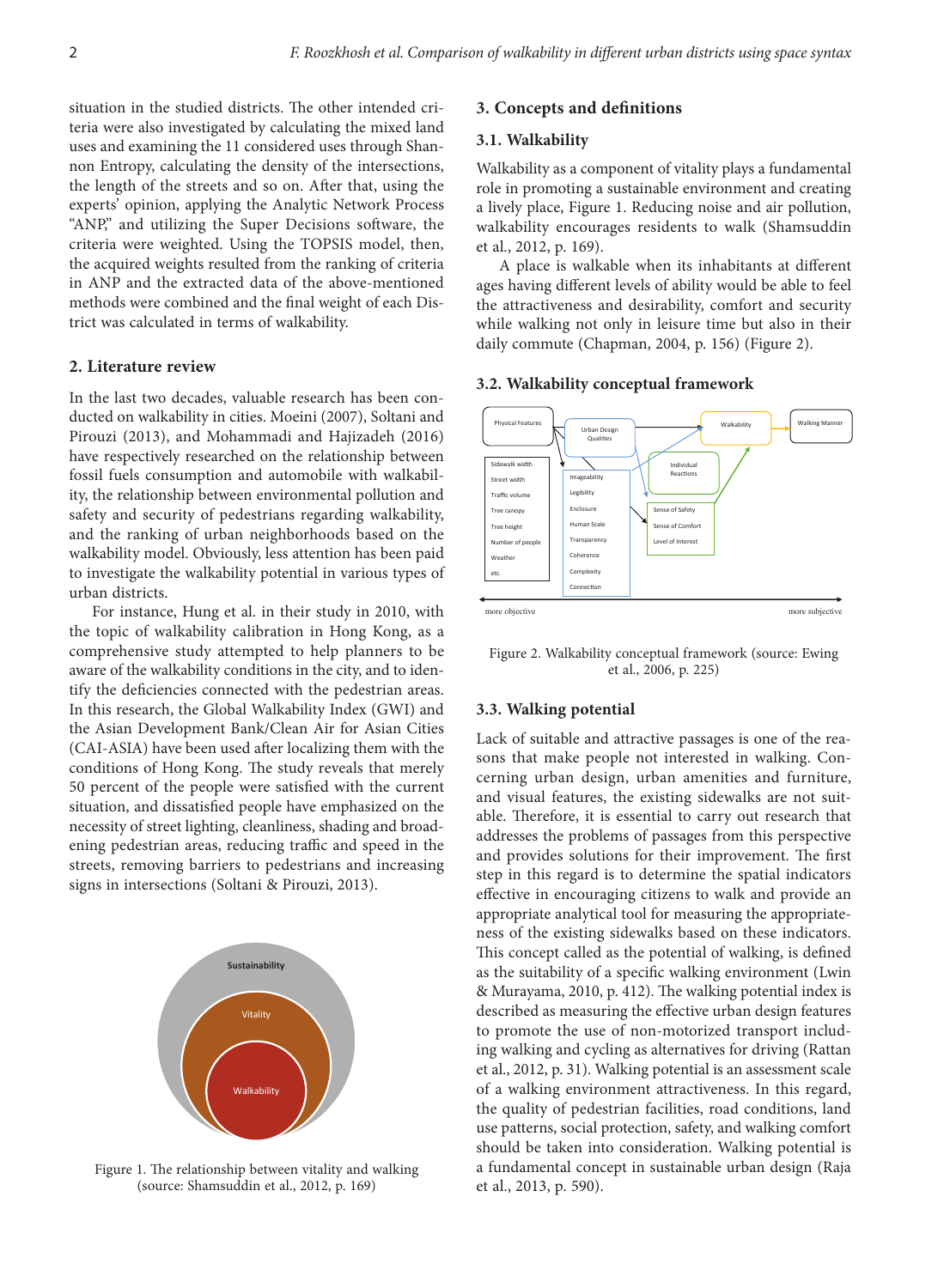Pedestrians have to cross the street. Where the pedestrian line is located, there is a lower speed and less vehicle vulnerability. This matter, where there is high speed or flow, can lead to delays or risks for pedestrians. In recent decades, several factors have reduced pedestrian injuries, which are as follows: better designed vehicles, the effective speed management, traffic routing, and walking simplification (Martin, 2006, p. 1).

### **3.4. The significance of walking**

Sidewalks have specific social and physical structures. Today, many efforts are being made at different levels of urban planning to encourage and facilitate walking on sidewalks, with great contributions of governments and municipalities, so that many cities have been developing plans and outlooks for the development of pedestrian networks at different time scales, and in particular with the outlook of the 21st century (Nasiri, 2012, p. 14). However, in the cities currently dominated in all respects by vehicles, walking is underestimated, and pedestrians are always at risk of physical and financial harm. In other words, walking from the two main aspects, (as a pillar of the intra-urban transport system and as a space for communication and social encounters) has not only been neglected, but now has little to do with it, so that pedestrians find their rights trampled (Rafieian et al., 2011, p. 4). Accidents and lack of safety are of the most important issues, and investment in the pavement network can be very effective in reducing accidents. In 2008, 7491 pedestrians were killed in European accidents, which reveal about 20.4 percent of the total number of deaths in accidents. By the end of the first decade of the twentyfirst century, pedestrian accidents have fallen by 25.2 percent comparing to the previous decade, and the total number of accidents has dropped by about 30 percent. The replacement of road safety equipment has helped to reduce the number of pedestrian accidents in the last 10 years (Brandstaetter et al., 2010, p. 1). Despite the risks, it is important to consider the benefits of walking and walkability, including increasing early mobility, saving consumer spending, saving all costs (reducing external costs), efficient land use, building a livable community, fitness and public health, economic development and supporting justice objectives (Litman, 2017, p. 1).

Waldock mentions the important advantages of sidewalks:

1 – Connection (The role of pedestrian networks in having proper access to the destination);

2 – Flexibility (Has it the appropriate conditions in the neighborhoods, it can create an environment that meets the needs of the human body);

3 – Comfort (Facilitate street crossing for pedestrians);

4 – Being joyful;

5 – Clarity and transparency (Waldock, 2012, p. 64).

# **3.5. Case study**

In the north of Khorasan, there are some medium and small plains that sedimentation in them creates suitable agricultural areas and provides the basis for the formation and expansion of cities such as Bojnourd. Bojnourd is located 250 km northwest of Mashhad and is located almost in the geographical center of the province (Naqsh,e Jahan-Pars consulting engineer, 2011). According to the census in 2016, the city has a population of about 324,083 people (Iranian Statistical Center, 2016). In addition, the highest percentage of the city area is residential that is 27.5% of its area (785.6 hc). The lowest percentage is urban facilities and equipment, which is 8.1 percent of the city area (50.1 hectares) (Naqsh,e Jahan-Pars consulting engineer, 2011).

#### **3.6. Studied indexes of walkability**

According to reliable scientific studies and field experts, 4 criteria and 22 sub-criteria were considered for studying and measuring walkability (Table 1).

#### **3.6.1. How to calculate walkability indexes**

To quantitatively calculate the given sub-criteria, some indicators such as availability, accessibility, and quality of public transportation, abandoned buildings, passageways lighting, non-disturbance, access to urban furniture and its quality, adequate green space, waste collection, nondisposal of surface water, unpleasant smell, leisure time, street art activities and access to sports and recreational facilities were prepared and studied through a questionnaire. Positiveness and negativeness of sub-criteria have been included in the table.

# **3.7. Mixed land use index**

Considering the data, the studied uses to determine the mixed land uses in any District includes 11 ones: administrative, commercial, residential, commercial-residential, globetrotting, religious, educational, facilities and equipment, social-cultural, parking, and recreational (including green space and parks). At this stage, first, the GIS map of each of the districts was separated from the total area of the city using Clip instruction and then 11 given uses were analyzed in each District.

In order to calculate the mixed land uses in each District, the Shannon Entropy formulation was used as the equation1 shows:

Mixed Land use 
$$
= -\frac{\sum_{j=1}^{k} (p_j * \ln(p_j))}{\ln(k_i)}
$$
 For  $k_i > 1$ . (1)

# **3.7.1. Mixed land use rate**

In this equation  $p_j$  is equal to the proportion of the area of use *j* to total area of the region *i*;  $k_i$  is equal to the number of different uses in the region  $i$ . Also is  $k_i$  equal to 1, the value of this index is considered zero. In this research,  $k_i$ is equal to eleven.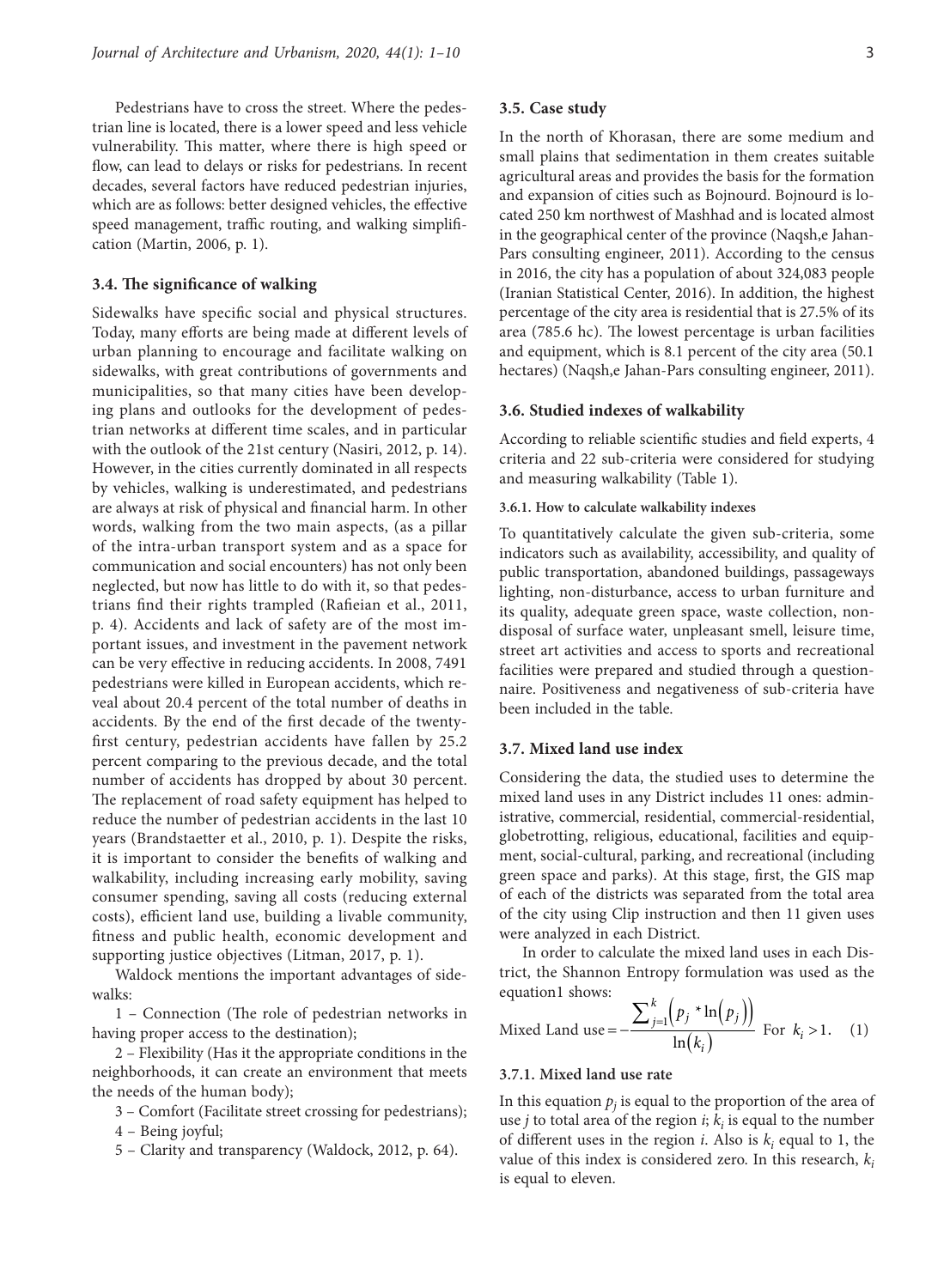| Title:          | Criteria                     | Sub-Criteria                                 | Type of Criteria |
|-----------------|------------------------------|----------------------------------------------|------------------|
| Walkability     | Transportation               | Access to Public Transportation              | Positive         |
| Potential       |                              | How to Access to Public Transportation       | Positive         |
|                 |                              | Public Transportation Quality                | Positive         |
|                 |                              | Connectivity                                 | Positive         |
|                 |                              | Integration                                  | Positive         |
|                 |                              | <b>Intersection Density</b>                  | Positive         |
|                 |                              | <b>Street Length Density</b>                 | Positive         |
|                 | Density                      | Population Density                           | Positive         |
|                 |                              | <b>Building Density</b>                      | Positive         |
| Social Security |                              | Abandoned Buildings                          | Negative         |
|                 |                              | Passageways Lighting                         | Positive         |
|                 |                              | No Disturbance                               | Positive         |
|                 | Quality of Urban Environment | Access to Urban Furniture                    | Positive         |
|                 |                              | Quality of Urban Furniture                   | Positive         |
|                 |                              | Enough Green Space                           | Positive         |
|                 |                              | Rubbish Collection                           | Positive         |
|                 |                              | Failure to Dispose Surface Water             | Negative         |
|                 |                              | Unpleasant Odor                              | Negative         |
|                 |                              | Spending Leisure Time                        | Positive         |
|                 |                              | <b>Street Art Activities</b>                 | Positive         |
|                 |                              | Access to Sports and Recreational Facilities | Positive         |
|                 |                              | Mixing Use                                   | Positive         |

Table 1. Walkability criteria and sub-criteria (source: authors)

#### **3.8. Connectivity and integration index**

To calculate these two indicators, the theory of Space Syntax and Ucl Depthmap software has been applied. To implement the model, first, convex space and axial map of the studied districts are drawn in the Auto CAD software and then are transmitted to Ucl Depthmap software. The software studies and evaluates the maximum, minimum, and average of the integration and connectivity in the old, the medial, and the new districts. The output of this software is used to measure walkability. Since the connectivity index of passages measures the number of splits that are related to a space without an intermediary, the greater the connectivity is, the greater the selectivity and attendance of the people would be, so it will have a positive impact on the walkability. In addition, the integration index, called accessibility, is a variable that refers to how a space is connected with other spaces around it. This index is also a key parameter that leads to an understanding of the relationships between users and urban space (Dettlafe, 2014, p. 288). So, the more the integration parameter is, the greater the willingness of the inhabitants to walk would be.

#### **3.9. Intersection density index**

The purpose of this index is to study the intersections density in the three studied districts. The following formula has been used to calculate this index:

$$
Intersection Density = \frac{Intersection Number}{Area}.
$$
 (2)

In this equation, Intersection Number equals to the number of street intersections and Area is equal to the area of the region in the studied districts. This parameter is studied since the intersection of the streets increases the walking potential.

### **3.10. Street length density index**

The purpose of this indicator is to investigate the length of street density in the three studied districts. The following formula has been used to calculate this index:

$$
Street Length Density = \frac{Length of Strees}{Area} \,. \tag{3}
$$

In this equation, Length of Streets is equal to the total length of the streets in the studied districts; this parameter is studied because of the weakness of the streets intersection density index in non-intersecting areas. It means there might be a place where the streets do not intersect, while the existence of the same long streets will increase the level of access. If the streets intersection density index is just reviewed, these streets will be deleted. By combining these two parameters, a more appropriate index can be created. The final point is the street length density index is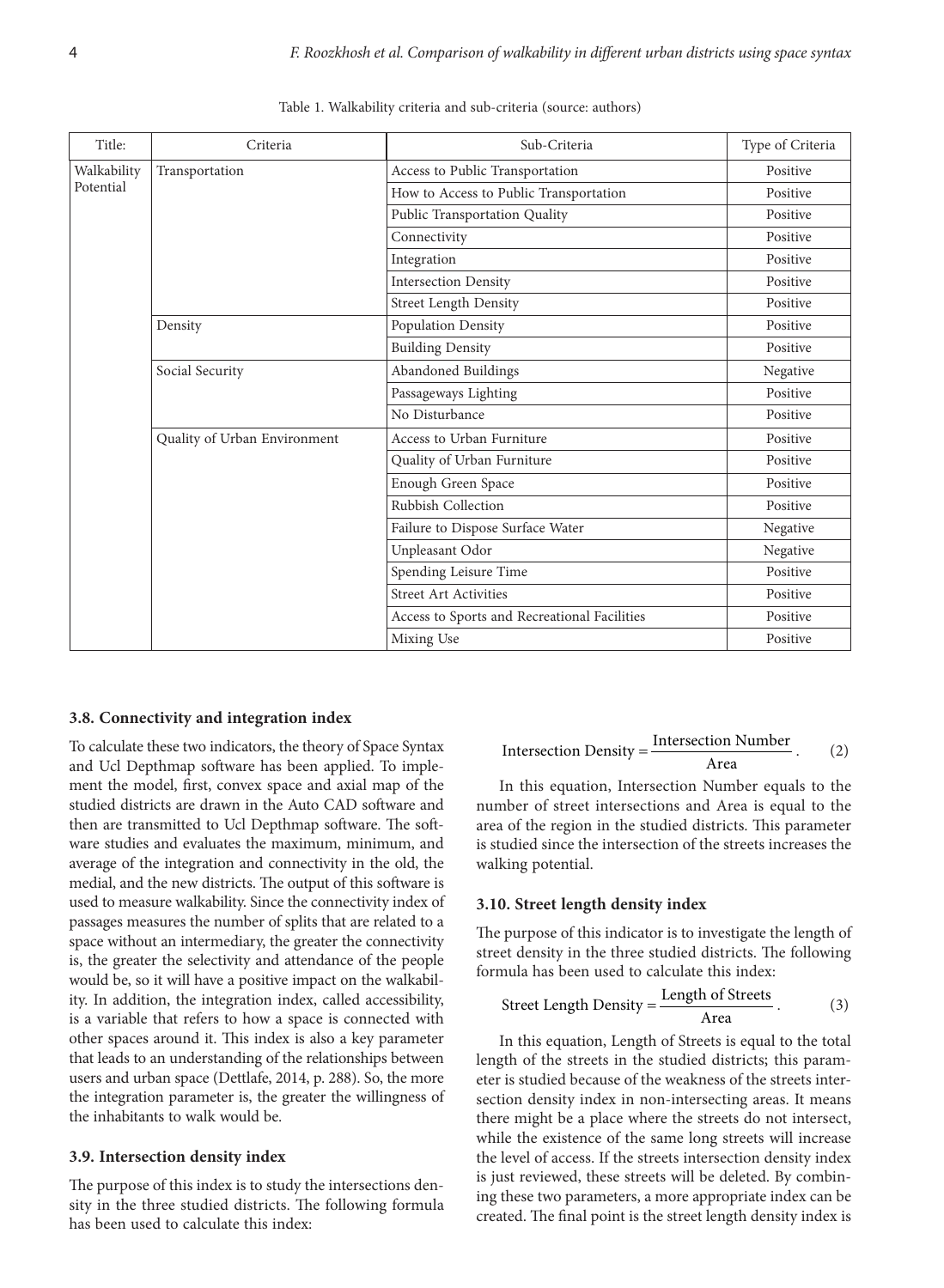somehow an indication of the appropriate number of passages (SabzaliYamghani & Alesheikh, 2015, p. 163).

### **3.11. Population Density Index**

The purpose of this indicator is to study the population density in the three studied districts. The following formula has been used to calculate this index:

Population Density = 
$$
\frac{\text{Population}}{\text{Area}}
$$
. (4)

In this equation, Population is equal to the population of the studied districts. Since high population density increases the craving for walking, and this point makes people feel safe, this parameter is studied. Research has also shown that areas with high population density are commonly found in urban centers, which increase the short trips (SabzaliYamghani & Alesheikh, 2015, p. 163).

### **3.12. Building density index**

The purpose of this index is to study the building density in the three studied districts. The following formula has been used to calculate this index:

Building Density = 
$$
\frac{G \text{ross Infrastructure}}{\text{Area}}.
$$
 (5)

In this equation, gross infrastructure is equal to the infrastructure of the entire existing floors and buildings in the districts under the study. This parameter is examined, since with increasing building density, the number of households in the region has also increased, and this will increase the traffic.

#### **3.13. The process of ANP network analysis**

The process of ANP network analysis is one of the multicriteria decision making techniques, which was recommended as an appropriate alternative for hierarchical analysis process in 1996 by Saati. This model can control and manage the interdependency among the elements and within the network (Lee & Wu, 2005, p. 3).

At this stage, using the comments of ten experts for each region, using the ANP method and Super Decisions software, first, the relationship among the criteria is determined (this relationship can exist among the sub-criteria of one criterion with each other, or with sub-criteria of the other criteria, unidirectional or bidirectional). Then their paired comparison is done and the final weight is estimated. An important point in calculating the weight of the criteria using the ANP method is the compatibility factor. This coefficient must be less than 0.1 to be accepted. In the present study, also the Compatibility Coefficient has been less than 0.1 in all the paired comparisons.

# **3.14. Using the TOPSIS method to achieve superior district in terms of walkability**

One of the multi-index decision-making models capable of solving many decision-making issues for managers and planners is the TOPSIS model. This model was first introduced in 1981 by Huang and Yun, with improvements over time opening up its place as one of the best and most accurate multi-index decision making methods among managers and planners. The theoretical foundations of this technique are firstly finding the positive ideals (the best form) and the negative ideals (the worst form) for each of the indicators by a series of techniques and then calculating the distance between each option of the positive and negative ideals. The selected option is the one with the least distance from the positive ideals and the greatest distance from the negative ideals (Pourmohammadi & Koushaneh, 2014, p. 42).

In this study, the TOPSIS method was used for the final ranking of the districts in terms of walkability.

#### **4. Selection of the studied districts**

### **4.1. Identification of the districts in Bojnourd**

In order to sort and classify urban districts, often more than ten factors and characteristics are used to differentiate urban districts. These factors areformation time, rate of formation, connection networks, population density, urbanization rate, land use composition, environmental balance, establishment of urban functions, physical coherence, coordination of the constituent elements of the District and the building density (Haeri, 1992, p. 34). In this study, using the selection and combination of several factors from among the above-mentioned factors, which are the base of the analogy and separation of the districts, and the maps related to the historical evolution of city growth, the physical body of Bojnourd is divided into the three districts of old, medial, and outer (Figure 3). Each of these districts has characteristics, problems and issues, facilities and limitations for future development of the city (Ziari et al., 2012, p. 224).

# **4.2. Selecting the scope of the study in each of the existing districts**

After recognizing the types of urban districts in Bojnourd, three regions were selected from each of the different types of old, medial, and outer (new) districts (Figure 4).

### **5. Calculating the parameters**

# **5.1. Calculating the mixed land use in the three studied districts**

The total area of the old district is equal to 461667.94, the medial district is 528684.19, and the new developed district is827015.52 sq. m. According to the land use map and using GIS software, the allocated levels to each of the intended uses have been obtained (Table 2).

According to the Shannon Entropy formula, the results of calculating the mixed land use rate of the three studied districts (Table 3) are as follows: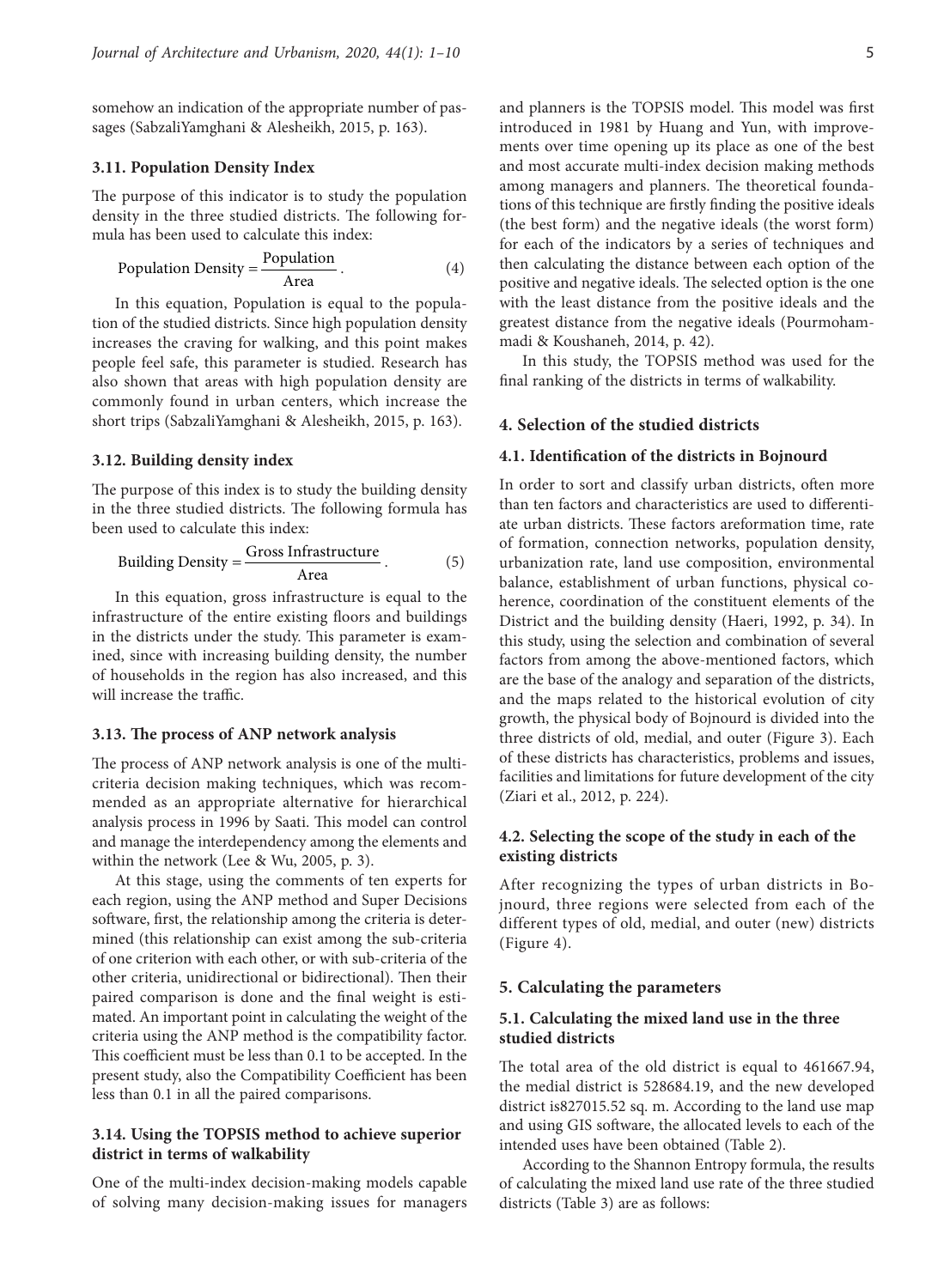

Figure 3. Division of districts in Bojnourd city (source: Ziari et al., 2012, p. 227)



Figure 4. Introducing the studied districts (source: authors)

| Use<br>District | Commercial | esidential<br>∝ | reational<br>Rec | dministrative | and<br>Equipment<br>Facilities | Parking  | Educational | Religious | ್ಸ<br>ن<br>H<br>ommer<br>₹<br>O<br>$\approx$ | trotting-<br>ing<br>ater<br>Glob | Cultural<br>Social- |
|-----------------|------------|-----------------|------------------|---------------|--------------------------------|----------|-------------|-----------|----------------------------------------------|----------------------------------|---------------------|
| Old District    | 45183.2    | 263391.2        | 4820.1           | 17281.9       | 14116.8                        | 2224.5   | 10817.8     | 5510.9    | 21375.6                                      | 1890.1                           | 1724.5              |
| Medial District | 22094.2    | 383712.7        | 2186.03          | 5129.6        | 449.6                          | $\Omega$ | 9142.5      | 3307.6    | 23822.1                                      | 1300.6                           | 823.8               |
| New District    | 292.69     | 663046.59       | 75389.83         | $\Omega$      | $\theta$                       | $\Omega$ | 52480.25    | $\Omega$  |                                              | $\Omega$                         | 1677.22             |

Table 2. Area of the uses in the three studied regions (source: authors)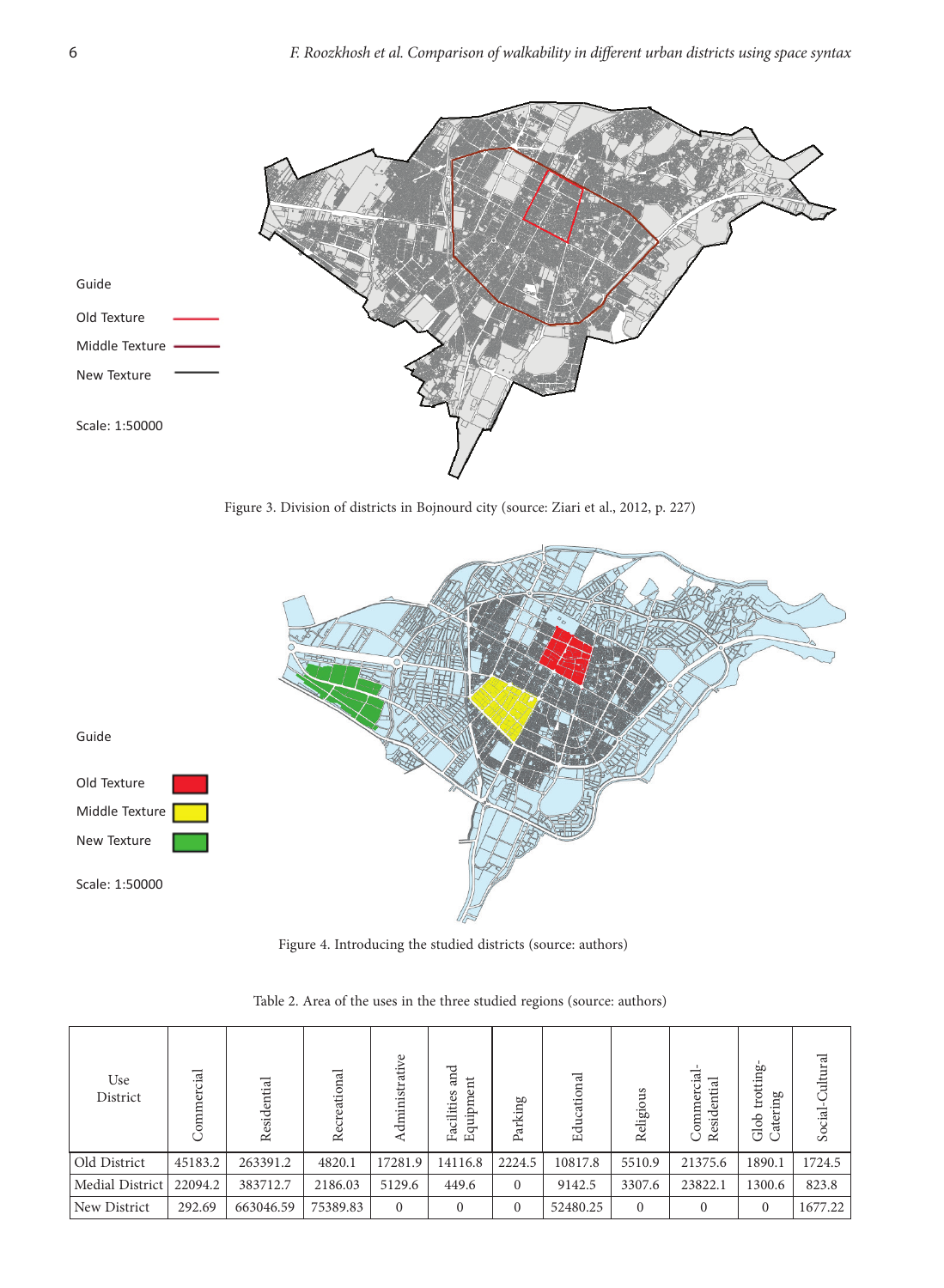| District   | Mixing Use |
|------------|------------|
| Old        | 0.5908     |
| Medial     | 0.2915     |
| <b>New</b> | 0.2441     |

Table 3. The extent of mixed land use in the three districts (source: authors)

# **5.2. Calculating the obtained indexes from the questionnaire**

Given the fact that the questionnaire questions were analyzed based on the Likert spectrum, the average of the answers was ultimately calculated, the resulting data are shown in Table 4.

Table 4. Calculating the obtained index in each district (source: authors)

| The Indexes Under Study<br>in the Questionnaire | The old<br>district of<br>the city | Medial<br><b>District</b> | New<br>District |
|-------------------------------------------------|------------------------------------|---------------------------|-----------------|
| Access to Public<br>Transportation              | 3.27                               | 2.51                      | 2.75            |
| How to Access to Public<br>Transportation       | 3.35                               | 2.94                      | 3.08            |
| Public Transportation<br>Quality                | 2.55                               | 2.08                      | 2.51            |
| Passageways Lightening                          | 3.02                               | 3.12                      | 2.88            |
| Ruined Buildings                                | 3.02                               | 2.07                      | 1.48            |
| No Disturbance                                  | 2.97                               | 4.01                      | 4.02            |
| Mixing Use                                      | 3.61                               | 3.4                       | 2.82            |
| Unpleasant Odor                                 | 2.87                               | 2.27                      | 1.61            |
| <b>Rubbish Collection</b>                       | 3.3                                | 2.87                      | 3.57            |
| Access to Urban<br>Furniture                    | 2.88                               | 2.88                      | 2.35            |
| Access to Sports and<br>Recreational Facilities | 2.3                                | 2.42                      | 2.15            |
| Failure to Dispose<br>Surface Water             | 3.41                               | 2.37                      | 1.95            |
| Enough Green Space                              | 3.24                               | 3                         | 1.98            |
| <b>Street Art Activities</b>                    | 1.85                               | 2.37                      | 1.47            |
| Quality of Urban<br>Furniture                   | 2.92                               | 2.8                       | 1.78            |
| Spending Leisure Time                           | 2.21                               | 2.61                      | 2.58            |

# **5.3. Calculating density indexes in the three studied districts**

The following table shows the obtained data from the study of the intersections density indexes, the length of the streets, the building density, and the population density in the three studied districts (Table 5):

Table 5. Calculation of the density indexes in the three studied districts (source: authors)

| <b>District</b><br>Density | Old<br>District | Medial<br>District | <b>New</b><br>District |
|----------------------------|-----------------|--------------------|------------------------|
| Intersection density       | 0.0000238       | 0.0000226          | 0.0000367              |
| Street length density      | 0.00915         | 0.01008            | 0.00903                |
| Building density           | 0.313           | 0.254              | 0.095                  |
| Population density         | 0.0263          | 0.0149             | 0.0196                 |

# **5.4. Calculating the indexes derived from the theory of space syntax in the three studied districts**

The table below shows the obtained data from the study of the parameters of the Space Syntax theory (both integration and connectivity) in the three studied districts (Table 6):

Table 6. The obtained data from the theory of space syntax in the three studied districts (source: authors)

| <b>District</b><br>Space Syntax | Old<br><b>District</b> | Medial<br>District | <b>New</b><br>District |
|---------------------------------|------------------------|--------------------|------------------------|
| Connectivity                    | 17.59                  | 5.92               | 5.4                    |
| Integration                     | 1.95                   | 1.87               | 1.69                   |

# **5.5. Weighting the criteria through the ANP network analysis process**

At this stage, using the comments of ten experts for each region, using the ANP method and Super Decisions software, first, the relationship among the criteria was determined (this relationship could exist among the sub-criteria of one criterion with each other, or with sub-criteria of the other criteria, unidirectional or bidirectional). Then their paired comparison was done and the final weight was estimated.

An important point in calculating the weight of the criteria using the ANP method is the compatibility factor. This coefficient must be less than 0.1 to be accepted. In the present study, also the Compatibility Coefficient has been less than 0.1 in all the paired comparisons (Table 7).

# **5.6. Using the TOPSIS method to achieve the superior walkable district**

In this study, the TOPSIS method was used for the final ranking of the districts in terms of walkability. The TOP-SIS method has seven steps; the first one is the formation of a decision matrix (Table 8).

According to the above table, the decision-making matrix was created and after normalizing the data, the weighing operation was performed on a normalized matrix. Then the positive and negative ideal solutions were determined. The table below shows the distance from the worst and best solution calculated by the formula below: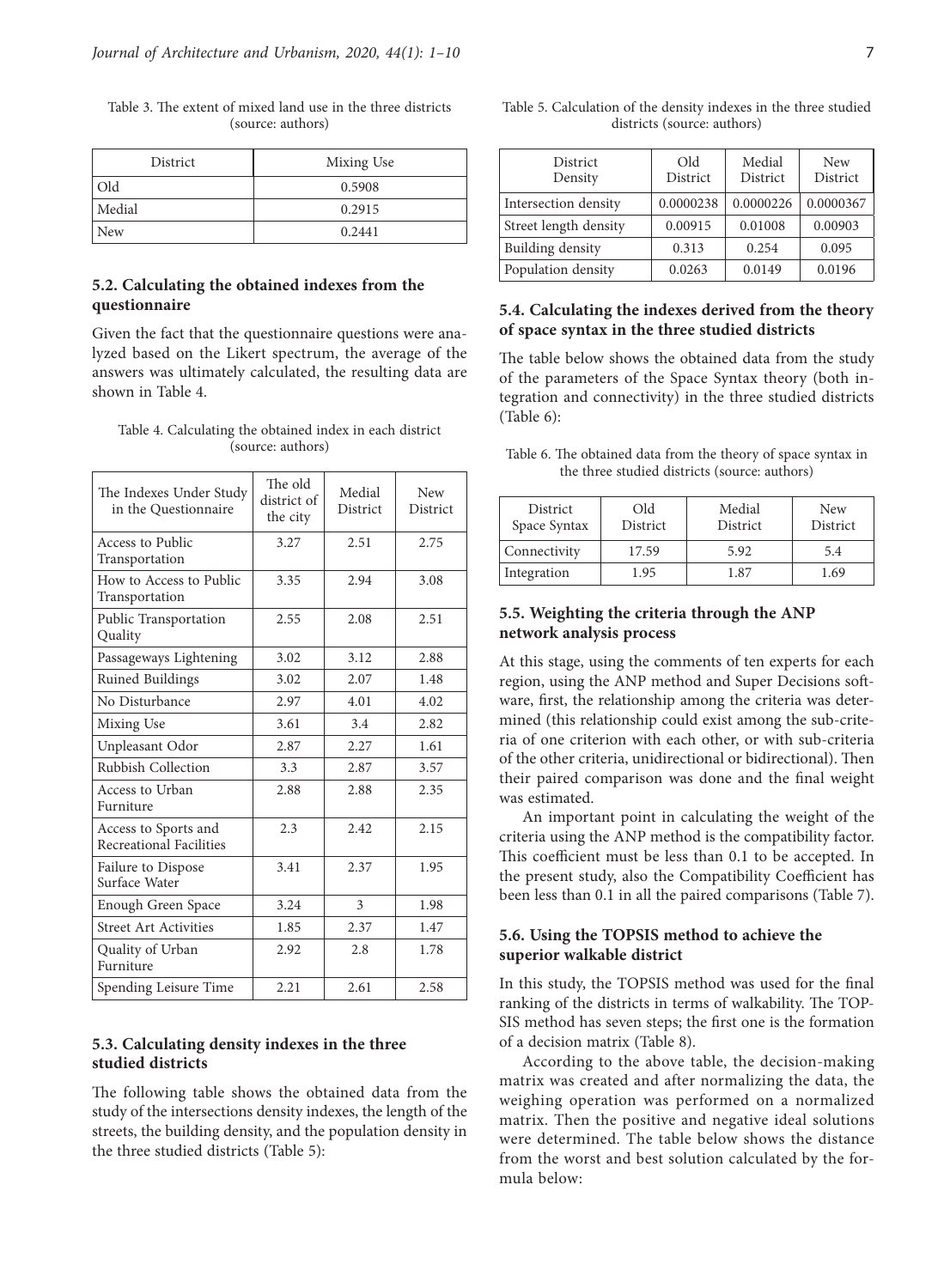Determining the distance between the i-th alternative from the ideal alternative (the highest performance of each indicator), which is represented by  $(A^*)$ .

$$
A^* = \left\{ \left( \begin{matrix} \max_i & v_{ij} \mid j \in J \end{matrix} \right) \left( \begin{matrix} \min_i & v_{ij} \mid j \in J' \end{matrix} \right) \right\};
$$
\n
$$
A^* = \left\{ v_1^*, v_2^*, \dots, v_n^* \right\}. \tag{8}
$$

– Determining the distance between the i-th minimum alternative (the lowest performance of each indicator), which is represented by (A–).

$$
A^{-} = \left\{ (\begin{matrix} \min_{i} v_{ij} | j \in J), \left( \begin{matrix} \max_{i} v_{ij} | j \in J' \end{matrix} \right) \right\}; \\ A^{-} = \left\{ v_{1}^{-}, v_{2}^{-}, \dots, v_{n}^{-} \right\}. \end{matrix} \tag{9}
$$

In the above equation,  $v_{ij}$  equals the product of the standard values of each index in its own weights.

|  |  |  |  |  | Table 7. Weighting the criteria through the ANP network analysis process (source: authors) |
|--|--|--|--|--|--------------------------------------------------------------------------------------------|
|--|--|--|--|--|--------------------------------------------------------------------------------------------|

| Weight of Criteria | Criteria                                   |
|--------------------|--------------------------------------------|
| 0.11243            | Time<br>Leisure<br>Spending                |
| 0.0136             | Quality of Urban Furniture                 |
| 0.01785            | Activities<br>Artistic                     |
| 0.12882            | Green Space                                |
| 0.02178            | Surface<br>Dispose!<br>Failure to<br>Water |
| 0.04761            | Facilities<br>Sports                       |
| 0.05173            | Access to Urban Furniture                  |
| 0.07481            | Collection<br>Rubbish                      |
| 0.05819            | Unpleasant Odor                            |
| 0.47317            | Use<br>Mixing                              |
| 0.02653            | Transportation<br>Quality<br>Public        |
| 0.22551            | Integration                                |
| 0.08219            | How to Access to Public<br>Transportation  |
| 0.20177            | Access to Public<br>Transportation         |
| 0.09168            | Street Length Density                      |
| 0.08338            | Intersection Density                       |
| 0.28894            | Connectivity                               |
| 0.44884            | Density<br>Building                        |
| 0.55116            | Density<br>Population                      |
| 0.41862            | Disturbance<br>$\frac{1}{2}$               |
| 0.24986            | Ruined Buildings                           |
| 0.33152            | Passageways Lighting                       |

Table 8. Creating a decision matrix (source: authors)

| Matrix                                       | Old District | Medial District | New District | Type of Criteria | Weight of Criteria |
|----------------------------------------------|--------------|-----------------|--------------|------------------|--------------------|
| Connectivity                                 | 17.59        | 5.92            | 5.4          | Positive         | 0.288              |
| <b>Intersection Density</b>                  | 0.0000238    | 0.0000226       | 0.0000367    | Positive         | 0.083              |
| <b>Street Length Density</b>                 | 0.0092       | 0.0101          | 0.009        | Positive         | 0.091              |
| Access to Public Transportation              | 3.27         | 2.51            | 2.75         | Positive         | 0.201              |
| Modality of Access to Public Transportation  | 3.35         | 2.94            | 3.08         | Positive         | 0.082              |
| Integration                                  | 1.95         | 1.87            | 1.69         | Positive         | 0.225              |
| Public Transportation Quality                | 2.55         | 2.08            | 2.51         | Positive         | 0.026              |
| Population Density                           | 0.0263       | 0.0149          | 0.0196       | Positive         | 0.551              |
| <b>Building Density</b>                      | 0.313        | 0.254           | 0.095        | Positive         | 0.448              |
| <b>Street Lighting</b>                       | 3.02         | 3.12            | 2.88         | Positive         | 0.331              |
| Ruined Buildings                             | 3.02         | 2.07            | 1.48         | Negative         | 0.249              |
| No Disturbance                               | 2.97         | 4.01            | 4.02         | Positive         | 0.418              |
| Mixed Land use                               | 3.61         | 3.4             | 2.82         | Positive         | 0.473              |
| Unpleasant Odor                              | 2.87         | 2.27            | 1.61         | Negative         | 0.058              |
| Rubbish Collection                           | 3.3          | 2.87            | 3.57         |                  | 0.074              |
| Access to Urban Furniture                    | 2.88         | 2.88            | 2.35         | Positive         | 0.051              |
| Access to Sports and Recreational Facilities | 2.3          | 2.42            | 2.15         | Positive         | 0.047              |
| Failure to Dispose Surface Water             | 3.41         | 2.37            | 1.95         | Negative         | 0.021              |
| Enough Green Space                           | 3.24         | 3               | 1.98         | Positive         | 0.128              |
| <b>Street Art Activities</b>                 | 1.85         | 2.37            | 1.47         | Positive         | 0.017              |
| Quality of Urban Furniture                   | 2.92         | 2.8             | 1.78         | Positive         | 0.013              |
| Spending Leisure Time                        | 2.21         | 2.61            | 2.58         | Positive         | 0.112              |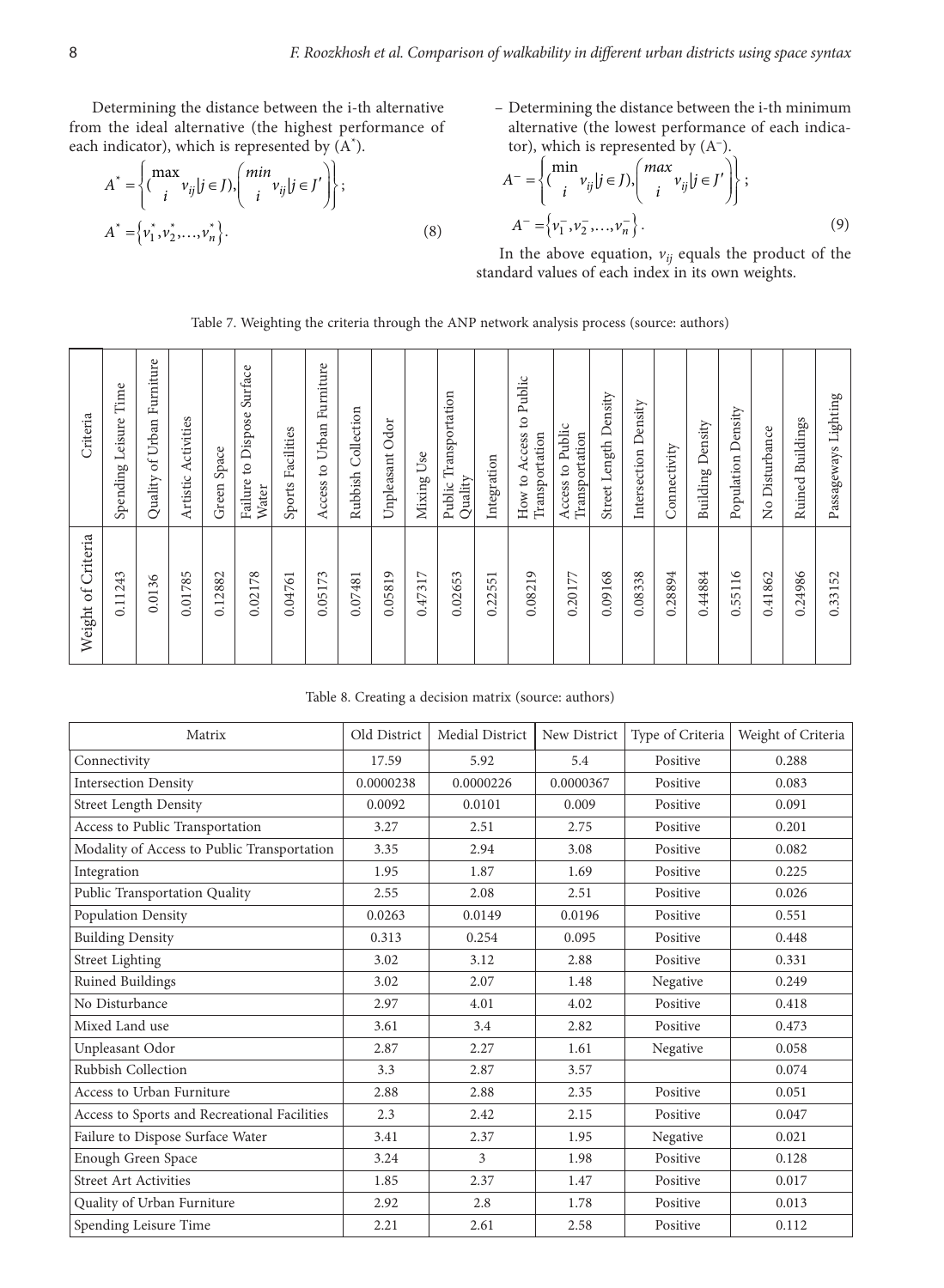| Optimum Solution                                | $^{+}$ |        |
|-------------------------------------------------|--------|--------|
| Connectivity                                    | 0.2621 | 0.0805 |
| <b>Intersection Density</b>                     | 0.0619 | 0.0381 |
| <b>Street Length Density</b>                    | 0.0562 | 0.0503 |
| Access To Public Transportation                 | 0.1326 | 0.1018 |
| How To Access To Public<br>Transportation       | 0.0507 | 0.0445 |
| Integration                                     | 0.1377 | 0.1193 |
| Public Transportation Quality                   | 0.016  | 0.0131 |
| Population Density                              | 0.4022 | 0.2279 |
| <b>Building Density</b>                         | 0.3386 | 0.1028 |
| <b>Street Lighting</b>                          | 0.1982 | 0.183  |
| Ruined Buildings                                | 0.0933 | 0.1904 |
| No Disturbance                                  | 0.2622 | 0.1937 |
| Mixing Use                                      | 0.2993 | 0.2338 |
| Unpleasant Odor                                 | 0.0234 | 0.0416 |
| <b>Rubbish Collection</b>                       | 0.0468 | 0.0376 |
| Access to Urban Furniture                       | 0.0312 | 0.0255 |
| Access to Sports and Recreational<br>Facilities | 0.0286 | 0.0254 |
| Failure to Dispose Surface Water                | 0.0089 | 0.0156 |
| Enough Green Space                              | 0.0857 | 0.0524 |
| <b>Street Art Activities</b>                    | 0.012  | 0.0075 |
| Quality of Urban Furniture                      | 0.0086 | 0.0052 |
| Spending Leisure Time                           | 0.0682 | 0.0578 |

Once the optimal solution for each criterion has been found (Table 9), the distance of each of the districts is determined from the ideal positive and negative solution. Table 10 represents the same.

Table 10. Determining the distance from the ideal positive and negative solutions (source: authors)

| Distance Size   |        |        |
|-----------------|--------|--------|
| Old District    | 0.1232 | 0.3548 |
| Medial District | 0.2612 | 0.2039 |
| New District    | 0.325  | 0.1432 |

# **Conclusions**

It was mentioned before that in the three old, medial, and new districts of Bojnourd, a region was investigated for the study of walkability. After examinations and calculations (according to Table 11), it was revealed that the highest walkability belongs to the old district while the medial and new districts are in lower ranks. Therefore, it can be concluded that in the city of Bojnourd and with the expansion of rural suburbs, getting closer to the city center increases the interest of citizens in walking. On the contrary, closer to the countryside, although the structure of the district is new and planned, the residents are much more reluctant to walk. This can be a warning to new urban planners and designers, and shows the need for more attention to green space, diverse applications, safe and fast access to public transportation, the design of attractive outdoor spaces for pedestrians to spend leisure time, etc.

Table 11. Ranking districts in terms of walkability (source: authors)

| Result          | Coefficient of Proximity |
|-----------------|--------------------------|
| Old District    | 0.7423                   |
| Medial District | 0.4385                   |
| New District    | 0.3509                   |

Since population density, mixing use, building density, and non-disturbance have respectively the highest weights in the ANP method, therefore the preliminary of a walkable environment is the need for security in the districts. Two parameters of population density and density of buildings have increased social visibility in different places, as well as short trips in neighborhoods and districts and consequently social security. On the other hand, non-disturbance is also an important factor in maintaining social security. Alongside the social security index, mixed land use is another important factor in increasing the walkability in districts. Observing these points can lead to an increase in walkability in districts with less than the minimum record, which need to promote this important factor.

# **References**

- Brandstaetter, C., Alan, G., & Evgenikos, P. (2010). Traffic safety basic facts pedestrians. *Directorate – General for Mobility and Transport*, 1–22.
- Chapman, D. (2004). *Creating neighborhoods and places in the built environment*. Taylor & Francis. https://doi.org/10.4324/9780203362341
- Dettlafe, W. (2014). Space syntax analysis methodology of understanding the space. *PhD Interdisciplinary Journal*, 283–329*.*
- Ewing, R., Handy, S., Brownson, R., Clemente, O., & Winston, E. (2006). Identifying and measuring urban design qualities related to walkability. *Journal of Physical Activity and Health, 3*(Suppl 1), S223–S240.<https://doi.org/10.1123/jpah.3.s1.s223>
- Haeri, M. (1992). The color of losing the historic city in the colorless history of urban growth. *Abadi Journal, 2*(6) (in Farsi).
- Hung, W. T., & Manandhar, A., & Ranasinghege, S. A. (2010). A walkability survey in Hong Kong. In *TRANSED 2010: 12th International Conference on Mobility and Transport for Elderly and Disabled Persons,* Hong Kong, China.
- Iranian Statistical Center. (2016). <https://www.amar.org.ir/>
- Lee, Y., & Wu, W. (2005). *Development strategies for competency models*. International Trade Department, Ta Hwa Institute of Technology, Taiwan.
- Litman, T. A. (2017). *Economic value of walkability*. Victoria Transport Policy Institute. <https://www.vtpi.org/>
- Lwin, K., & Murayama, Y. (2010). Modelling of urban green space walkability: Eco-friendly walk score calculator. *Computers, Environment and Urban Systems, 35*, 408–420. <https://doi.org/10.1016/j.compenvurbsys.2011.05.002>
- Martin, A. (2006). Factors influencing pedestrian safety: a literature review. In *Pedestrian Attitudes, Behaviour and Road*